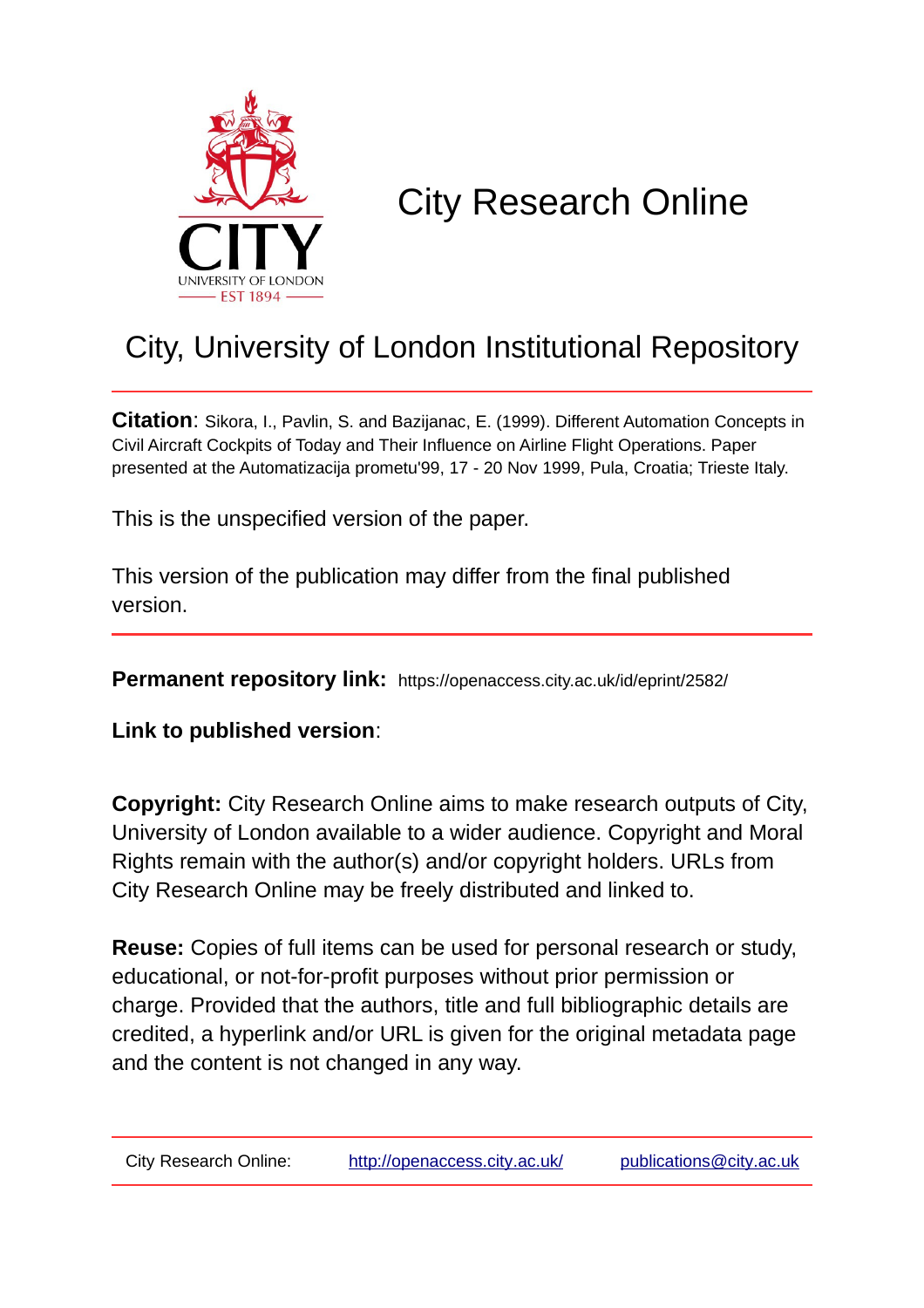### **DIFFERENT AUTOMATION CONCEPTS IN CIVIL AIRCRAFT COCKPITS OF TODAY AND THEIR INFLUENCE ON AIRLINE FLIGHT OPERATIONS**

**Ivan Sikora, Flight Operations, Emirates Airline, Dubai, UAE Stanislav Pavlin, Faculty of Traffic Engineering, Zagreb University Ernest Bazijanac, Faculty of Traffic Engineering, Zagreb University**

#### *Summary*

*Although there are different aircraft manufacturers and hence different practical solutions, there is one bottom line in automation. In aviation automation is only complement to humans. It is not present to challenge the pilot's role and responsibility. The use of new technologies and implementation of new functionality are dictated only by: significant safety benefits, obvious operational advantages, and clear response to the pilot's needs and operational factors influencing his functioning. The paper will discuss different approaches to automation related to flight operations in aviation. The paper intends to demonstrate how different manufacturers' approaches follows quite similar ideas in different automated system designs. The paper does not intend to give any final say when choosing one concept or the other. That is the matter of different circumstances requiring more justifying space and different criteria than the pure scientific one.*

#### **1. INTRODUCTION**

Act of piloting an aircraft involves an advanced animal working in an unnatural environment. Human natural sensors are either lacking or inappropriate. One could reasonably state that: "...humans have no natural flying ability. the means by which human fly is by harnessing nature via science and technology to bring the unnatural art of flying into the sphere of knowledge and sensibility with which we have the capability to deal." [4]

From the early days of aviation flying an airplane was often hard physical work. The larger and faster aircraft became, the more human strength was required to control them. In the early 1980s secondary flight control design (flaps and trimmers) began to utilize electrical signals from the control lever via computers to the hydraulic actuators of the surfaces.

The designer constantly searched for better performance, flying in all weathers and efficiently. Pilots needed extra sensors to compensate for the loss of some of their original cues. What was wanted and what was needed often got confused as it is always in the beginning. The number of sensors and systems fitted to the aircraft increased and were added in an ad hoc fashion. Some systems operated in ways conflicted in principle of operation with other systems fitted. In its early days automation of tasks grew in an uncoordinated fashion.

Generally speaking automation is "...the allocation of function to machines that would otherwise be allocated to humans".[10] Flight Deck Automation specifically consists of machines which perform functions otherwise performed by pilots. The hierarchy between the automation and the human is crucial. Automation should have a wide range of functional capabilities. Precise in the execution of its tasks just like copilot it should pay close attention to the captain's desires.[3]

New technology has always introduced challenges and potential operational difficulties. They lead to the emergence of new science dealing with human factors related to the interaction of pilots and advanced system in cockpit. [10] Human factors in engineering and ergonomics evolved to deal with problems thrown up during advances in automation.[4] Metallurgy, fiber optics, computer hardware and software have contributed to increased safety and efficiency of modern automated aircraft as well.

As shown in Figure 1. Human Engineering involves the relationship between humans, procedures, machines and environment. System and associated equipment must be designed to promote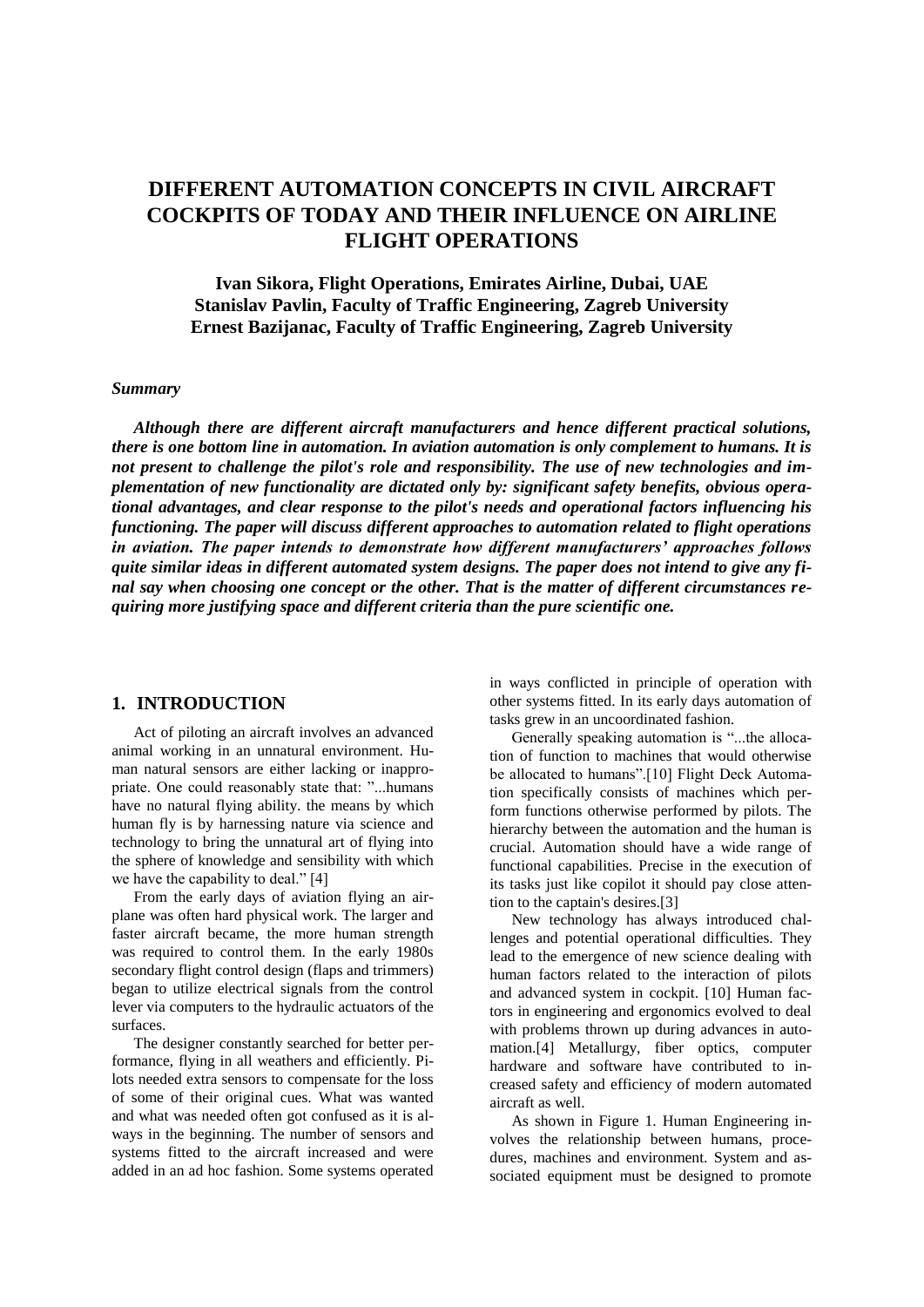work in the environment with proper procedures, work patterns and personnel safety and health. Discomfort, distraction, or any other factor that degrades human performance or increases error is of major concern and must be minimized. [1]



Figure 1. Human factors relationship between humans, procedures, machines and environment [1]

Automated Flight Control Systems (AFCS) limits flight envelope for pilot to use all of aircraft performance safely. [7] Boeing B777 and Airbus A320 are just some amongst today's aircraft that rely on AFCS full time.

#### **2. PAST**

Since 1910 aircraft systems have been progressively more automated (introduction of gyroscopic stabilizer, coupled navigation on the Douglas DC6, Flight Management System on the Boeing B767). [10]

Each new generation of aircraft has resulted in safer and more efficient flight. Much of original technology aviation owes to other industries. It was not that these were necessarily the most suitable technologies - they were the only means to achieve what was desired at that time.

The first aircraft performance computer was probably the analog performance computer proposed in late 1950s for the CONVAIR 990. This computer incorporated a simple flight planning option. The potential of Area Navigation to replace airway navigation was recognized as a means of operating shorter direct routes and reducing congestion in the late 1960s. One of the very few dedicated area navigation systems was Collins system specified by KLM, SAS, and Swissair for the DC10-30.

Following the oil crisis in 1973 the need to conserve fuel triggered several proposals for Performance Computer System ( PCS ). In the late 1970 proposals for flight management systems ((FMS) were put forward integrating Area Navigation, autopilot, PCS, and other functions. [2]

In the early days there were no dials in the cockpits. Many instruments were displaying only one information at a time(parameter) independently.

Mid 50's brought increased number of aircraft operating in more demanding traffic conditions. Since then cockpits hardly changed to early 80's. The additional info has been added in the form of new additional instruments. Conventional "dial" cockpits have usually offered the juxtaposition of many dials. With the time some limited amount of information has been integrated or synthesized.

Early 80's brought Cathode Ray Tubes. Their introduction opened two ways ahead

- (a) copying the old dials or
- (b) rearranging amount of data required by crew in order to properly concentrate the information provided by the aircraft systems and to take benefit of new computers. [9]

In the early 80's aeronautical world was flying through some kind of typhoon:

- $\rightarrow$  there were deregulation, democratization of air travel, fast increase in the number of passenger, greater and greater cargo transport demand,
- $\rightarrow$  the public expectations for flight safety became immense . The flight efficiency requirements from the operators were continuously growing,
- $\rightarrow$  the technological steps forward in digital computers, display units etc. were accelerating.

This was precisely the period when Airbus Industrie decided to launch the A320 having in mind to subsequently launch the A330/ 340, in other word to give birth to and aircraft family. [13]

Airbus Industrie cockpits show the way automation has developed:

- A300B2/B4 (3 men classic cockpit, early seventies),
- A300-600 (2 men digital cockpit, early eighties),
- A320 (2 men automated cockpit, mid eighties). [5]

#### **3. AUTOMATION DESIGN AND APPLICATION TODAY**

When PCS/ FMS were firstly introduced pilots' acceptance was sometimes a problem. This could be avoided by more attention to human factors in the system design and by proper training today and in future.

Ergonomic guidelines in today's aviation regulation regarding control systems, equipment and airworthiness are very comprehensive. [5]

Each of turbine airframe manufacturers – for business aviation or airline - take great pride in its proprietary approach to automation and considers its human factors engineering to be part of its competitive positioning.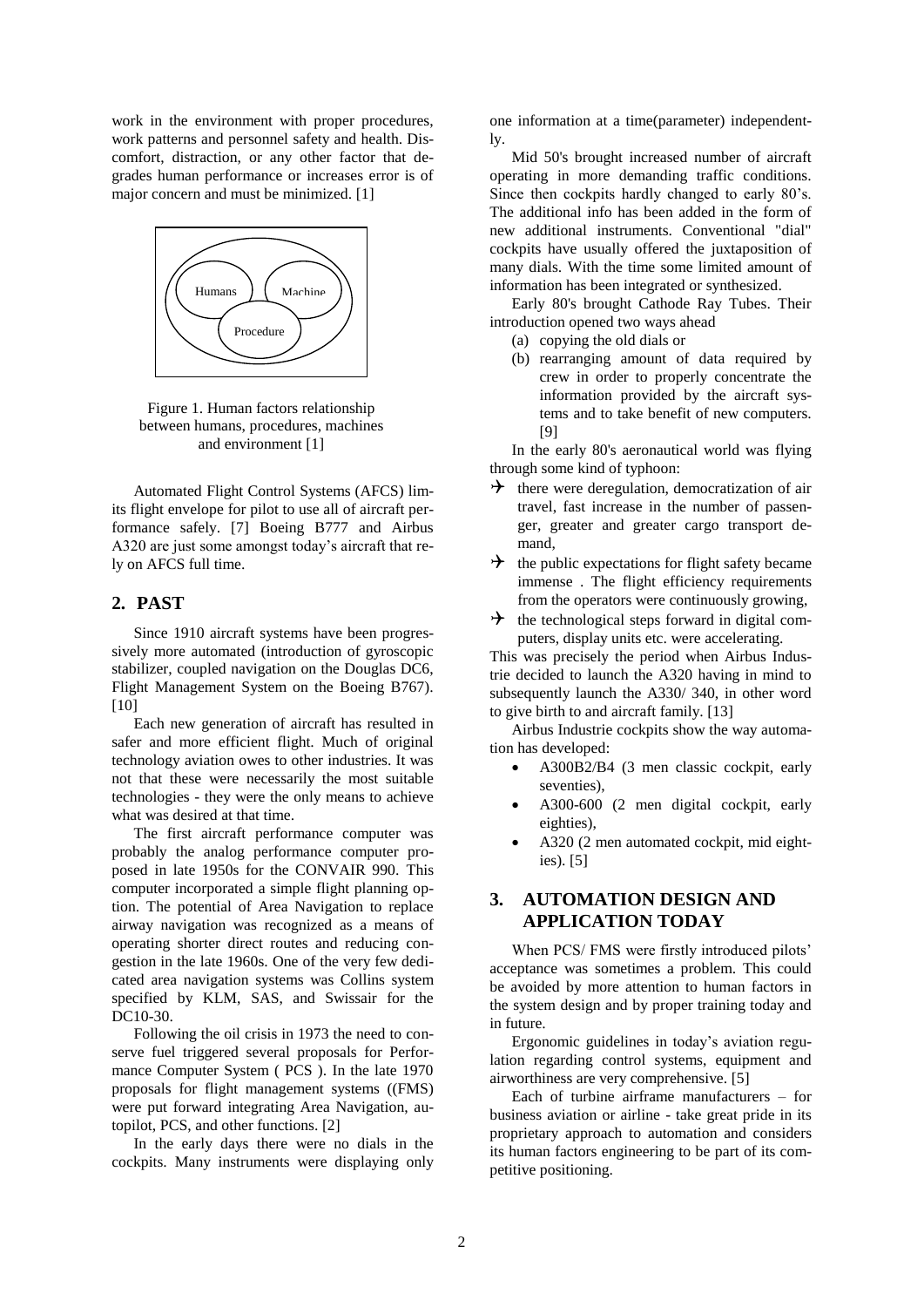Considering automation in aircraft of today there are two main question:

- $\rightarrow$  What to automate ? Pilots as workers have their strengths and weaknesses. They are best as decision makers for strategic functions while automation is better for tactical tasks: consistent accurate and safe operation, fast computations, and repetitive tasks.
- $\rightarrow$  Why to automate? Automation is there to improve the safety for the sake of all; improve the comfort the sake of passenger; improve the efficiency the sake of operator and air traffic system. [5]

The fail safe design concepts hinges on the need to perform failure analysis. The best approach to this is to consider human strengths and weaknesses and thus give the pilot the role for which he is best suited. [5]

Automatic Flight Control Systems reliability required is:

$$
\frac{1}{10^7}
$$
 flying hours

If aircraft flies 3000 hours a year that is probability of one failure in every 300 years. This probability is based on the possibility of death of healthy person within next hour. With life expectance of 75 years probability of such an event is approximately:

$$
\frac{1}{152*10^6}
$$

Rounded to 1/ 10e-7 means that the flight can be completed even if one of pilot dies in flight. [7]

It is act of supreme arrogance for a software engineer to imagine that he or she can imagine all the ways in which it might be necessary to fly the aircraft. Pilots should develop a confidence that they have the management skills to use automation - in real life something new will always happen.

Some present automation systems may be considered willful to the point of mutiny. To avoid that manufacturers employ pre production debugging by Computer Aided Design (CAD) programs during design. Airline personnel (e.g. airline customers, test and flight crew training pilots, airline customer pilots), interest groups (regulatory agencies , the flight training industry U. S. national aeronautics and space admin. (NASA), suppliers and research organizations) and various sources (e.g. accident/ incident reports) give inputs to manufacturers.[10]

Boeing applied that procedures in two recent major steps: developing of Boeing B777 Electronic Check List [8] and flight deck. For the Boeing 777 customers' needs were used to determine 'what' new features and functions were required and the flight deck design philosophy to determine 'how' these

new features and functions would be implemented. [12]

Manufactures and users agree on the guidelines that must be followed when designing automated systems for aircraft of today. No matter whether they are called Boeing Flight Deck Philosophy [8] or Airbus Ten Design High Level Rules [5], they are very close to the user's needs.

The pilot is final authority for the operation of the airplane and is ultimately responsible for the safe operation of the aircraft. Pilot's tasks in order of priority are safety, passenger comfort, and efficiency. Automation inputs should be consistent in a given piece of equipment and automation should not produce effects which are unwanted, illogical and inconsistent with safe practice. It should always defer to humans and should never be programmed to actively counteract them.[3] The aircraft essential systems have to provide full authority to the pilot in order to achieve the maximum possible performance with a simple intuitive procedure. New products must be designed in order to make greater, not less use of the humans in the cockpit.[6]

Both crewmembers are ultimately responsible for the safe conduct of flight. The overall cockpit design should favor the inter-pilot communication. Hence first failures are dealt with automatically in order to contain the workload for two man crew to an acceptable level. [4]

The design of a new cockpit accommodates for a wide range of pilot skill levels and experience acquired on earlier aircraft and during past training. Automatic flight should follow logically from manual flight (Keep It Simple Stupid (KISS) seems a good guide).[4] The question of what is controlling the aircraft should be clear. Therefore modes and mode changes must have a consistent philosophy. The aircraft should react in a manner which is consistent with the annunciation.

The automation is considered as a complement to the pilot. Pilot's main tasks have always been: operate, navigate, and communicate (manage in today's cockpits).[9] Automation should not come in place of pilot skills. Automation must be designed to enhance the decision making abilities of the crew not replace them. It can perform many predictable tasks with a tireless precision. It lacks the ability to produce flexible response to unexpected changes in circumstances present on almost every flight.[3]

The system design process includes human factors considerations to minimize the potential of pilot errors. Switch operating philosophy should be described. It must be fault tolerant with no irreversible actions without crew attention. Transient faults should be self corrected, particularly those caused by software design deficiencies. Failure modes should be progressive e.g. alternate automatic control with gradual degradation of operation and finally either failure or restricted get-me-home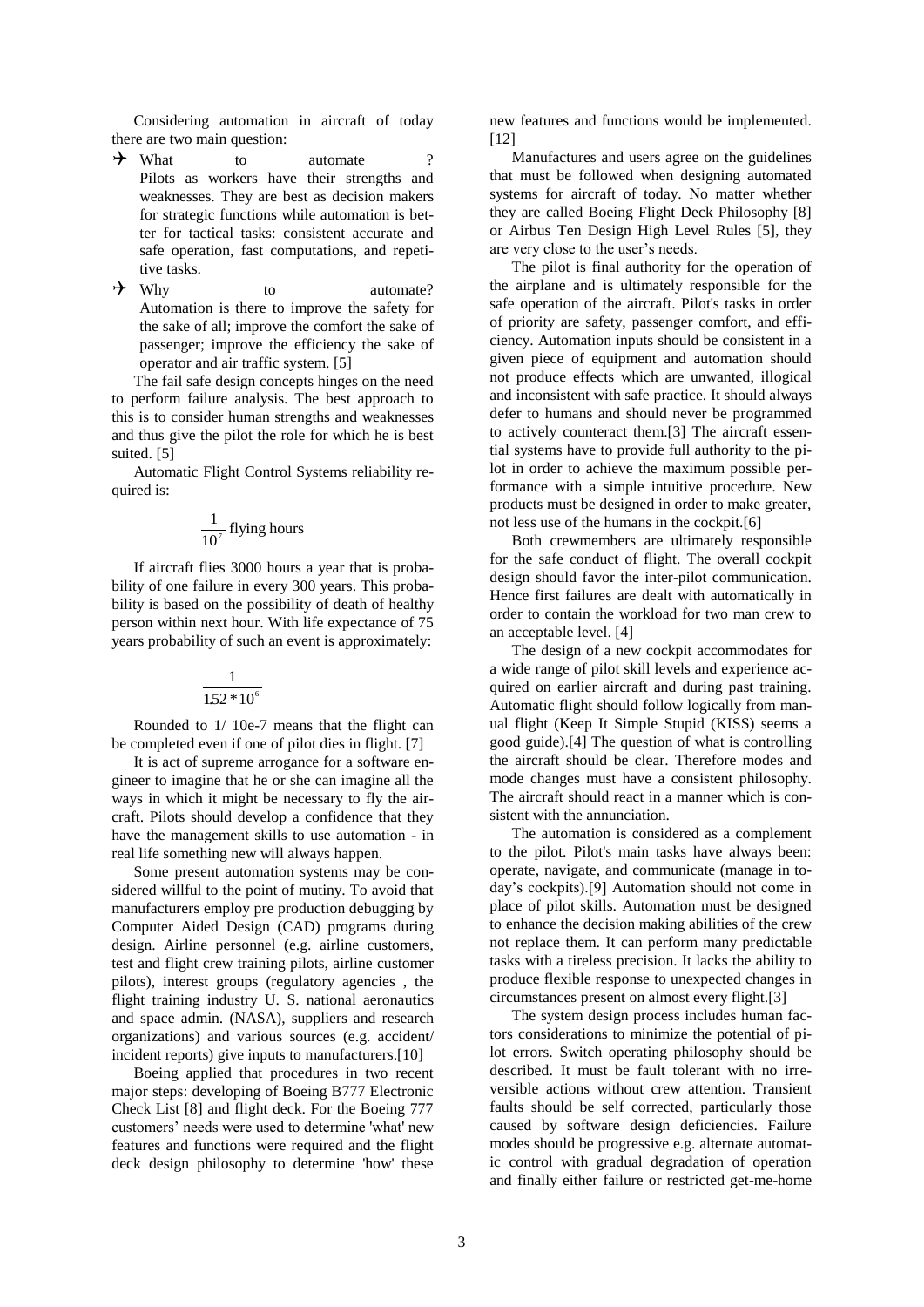type function. First failures must be annunciated. Unannounced failures that can lead to a dramatic change in capability are not at all desirable even if it upsets operators and manufacturers' dispatch reliability figures when the information is provided. [4]

The cockpit design aims at simplifying the pilot tasks by enhancing system awareness. It is true that automation lacks overall situational awareness that is critical for the safety of flight and efficiency of flight operations. Therefore, the crew should be clearly informed of the current capability of the aircraft. Pilot intervention, if required, should be minimal and at a suitable intellectual level and supported by suitable information that can be readily assimilated, i. e. graphics with values or ranges, not masses of digits. As full automation could lead to a loss of crew awareness of the primary cause of failure warning systems should be integrated with systems display. [4]

The human machine interface are optimized considering the pilot's strengths and weaknesses. The answer to many problems with present automation might be *fuzzy logic* that gives the highest priority to latest pilot's requests. Pilot should be able to exert control without being forced to disconnect the automation except in the most extraordinary circumstances. [3] Proper annunciation of mode changes (sound) must be ensured. It is important as well that automated systems have adequate displays to keep the operator informed about what is going on, and what is programmed to happen next.

Automation design should address fundamental human strengths, limitations and individual differences-for both normal and non normal operations designing them to be selected on for all normal flight, except for manual landings. Placing more attention to making transitions pilot friendly would help to increase the probability of pilots electing to go manual sooner and more frequently. [3]

#### **4. FUTURE**

At one time fabric and string biplanes were looked upon in awe. In the course of one human lifetime, aircraft design has evolved to level far removed from those humble beginnings. The use of data systems on aircraft and in the wider air navigation system is still in infancy.

Fly By Wire Airbus aircraft have already been in airline service for more than seven years and over 700 are currently in service (operated by 10 000 pilots from over 60 operators worldwide). That fleet has logged over seven million flight hours in over four million flight cycles.[11]

We are at a point no unlike that in engineering in the year 1910. Yet the development of data processing, data links, displays, and interface devices is accelerating at a pace far exceeding that of early aviation . It is important to maintain a vision for the

future, and not to be too much in awe of current applications. What is in service today is no longer state of the art. Before the first prototype of new design flies, its computer systems are already obsolete. [3]

Today's rapidly advancing technology can provide an infinite number of new products, but each has its price. An affordable product of value to the customer is of prime importance. Technology merely enables us to provide new features. [12]

Retrofitting of pilot windows with interactive data overlays (that will be more efficient to use in traffic dense airspace [6]) or evolution in display and the way pilots put together their perception of the situation in flight [9] are just some of the things coming in future.

All manufacturers and user groups agree in one fundamental fact: "Evolution of flight deck is properly controlled only if a clear cockpit philosophy is defined." [5]

#### **5. REFERENCES**

- [1] H. Roland, System Safety Engineering and Management, A Wiley-Interscience Publication, New York, 1990
- [2] J. Wagenmakers, Aircraft Performance Engineering, Prentice Hall, Hertfordshire, 1991.
- [3] P. Foreman, Flight Deck Automation: Part 2, IFALPA Intl. Quarterly Review, p.33- 40, September 1996.
- [4] M- Alder, The Pilot and Technology Master or Slave?, IFALPA Intl. Quarterly Review, p.12-17, December 1996.
- [5] E. Tarnowski, Airbus Cockpit Philosophy, Airbus Industrie, Toulouse, 1997
- [6] E. Hanson, Fortune Telling Future Cockpit Design, IFALPA Intl. Quarterly Review, p.29-32, June 1997.
- [7] D. McLean, Aircraft Flight Control Systems, The Aeronautical Journal, p. 159 – 165, March, 1999.
- [8] D. Boorman and M. Hartel, The 777 Electronic Checklis System, Airliner, p. 2 – 19, April-June, 1997.
- [9] E. Tarnowski, Pilot Behavior in the Glass Cockpit, Airbus Industrie 10<sup>th</sup> Performance and Operations Conference, Chapter 16, p. 1-16, San Francisco, 1998.
- [10] P. Wigens, Advancing Aircraft Safety in the Pacific Asia Region, Asia Pacific Air Safety, 19, p. 6-15, September, 1998.
- [11] C. Krahe, Airbus Fly By Wire Aircraft at a Glance, FAST, Vol. 20, p. 2-9.
- [12] B. Bresley, 777 Flight Deck Design, Airliner, p. 1-9, April-June, 1995.